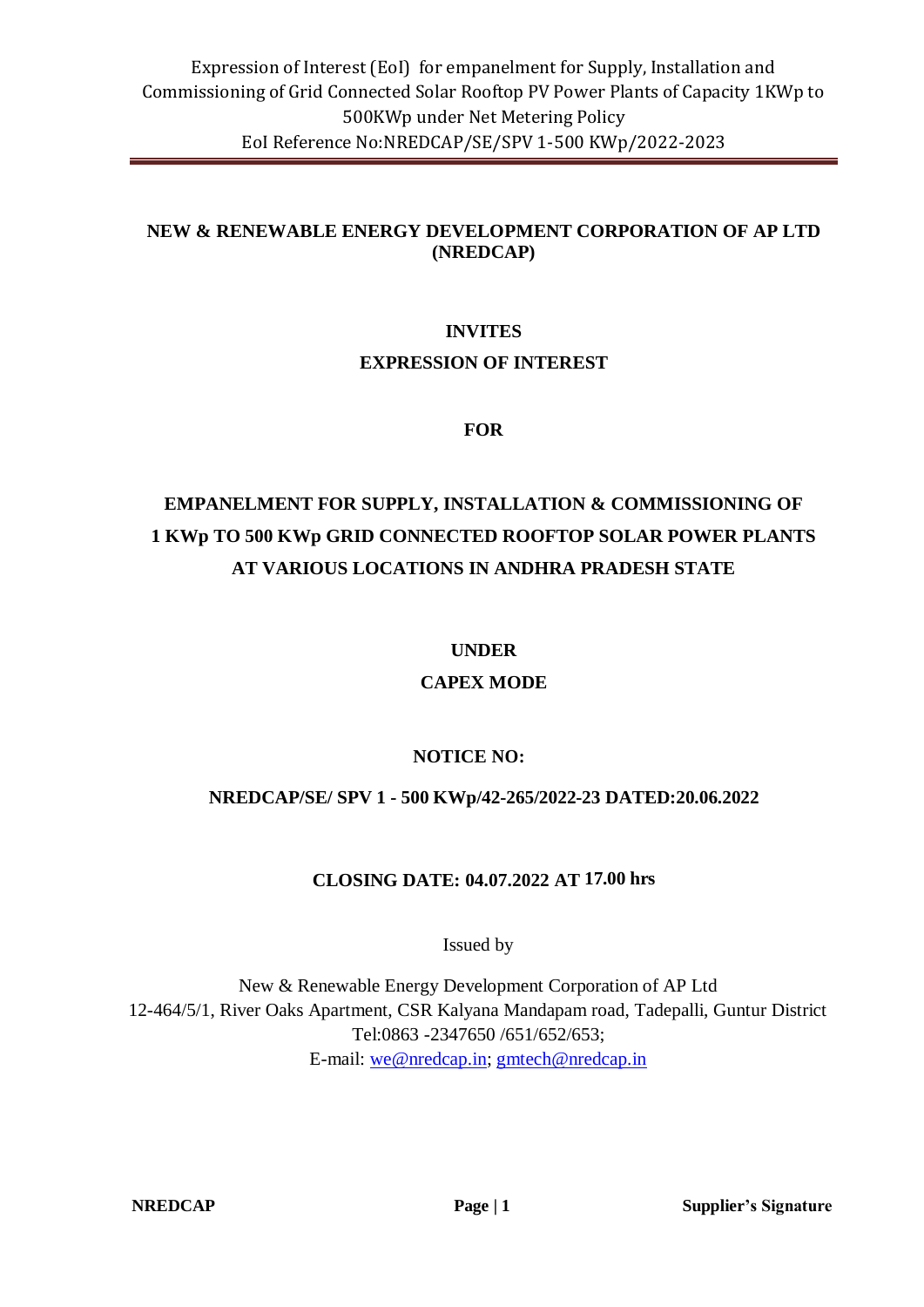## **EXPRESSION OF INTEREST**

Expression of Interest (EOI) for empanelment of suppliers for the year 2022-23 is invited for supply & installation of Grid Connected Solar Rooftop systems in the following categories,

- 1. 1KWp Capacity
- 2. 2 KWp Capacity
- 3. 3KWp Capacity
- 4. 4KWp Capacity
- 5. 5KWp Capacity
- 6. 6-10KWp Capacity
- 7. 11-100KWp Capacity
- 8. 101-500KWp Capacity

The suppliers shall have financial eligibility and technical experience in installation of Grid Connected solar rooftop systems as detailed below,

| Project Category | <b>Annual Turnover</b>                     | Minimum Experience                    |  |  |
|------------------|--------------------------------------------|---------------------------------------|--|--|
|                  | Minimum Average turnover of Rs.50          | At least 3KWp and above systems       |  |  |
|                  | Lakhs during the last three years period   | - 5Nos and 25KWp cumulative           |  |  |
| 1 to 10 KWp      | $(2019-22)$ or net worth of Rs.1.00 crore  | should have<br>capacity<br>been       |  |  |
|                  | as on 31.03.2022.                          | installed in the last 3 years period. |  |  |
|                  | Minimum Average turnover of Rs.1.00        | minimum<br>At least<br>100KWp         |  |  |
|                  | crore during the last three years          | cumulative<br>Grid<br>capacity        |  |  |
| 11 to 100 KWp    | period $(2019-22)$ or net worth of Rs.2.00 | Connected Solar PV<br>systems         |  |  |
|                  | crores as on 31.03.2022.                   | should have been installed in the     |  |  |
|                  |                                            | last 3 Years.                         |  |  |
|                  | Minimum Average turnover of Rs.2.00        | At least minimum<br>500KWp            |  |  |
| 100<br>Above     | during the last three years<br>crores      | Grid<br>cumulative<br>capacity        |  |  |
|                  | period $(2019-22)$ or net worth of Rs.5.00 | Connected Solar PV<br>systems         |  |  |
| <b>KWp</b>       | crores as on 31,03,2022.                   | should have been installed in the     |  |  |
|                  |                                            | last 3 Years.                         |  |  |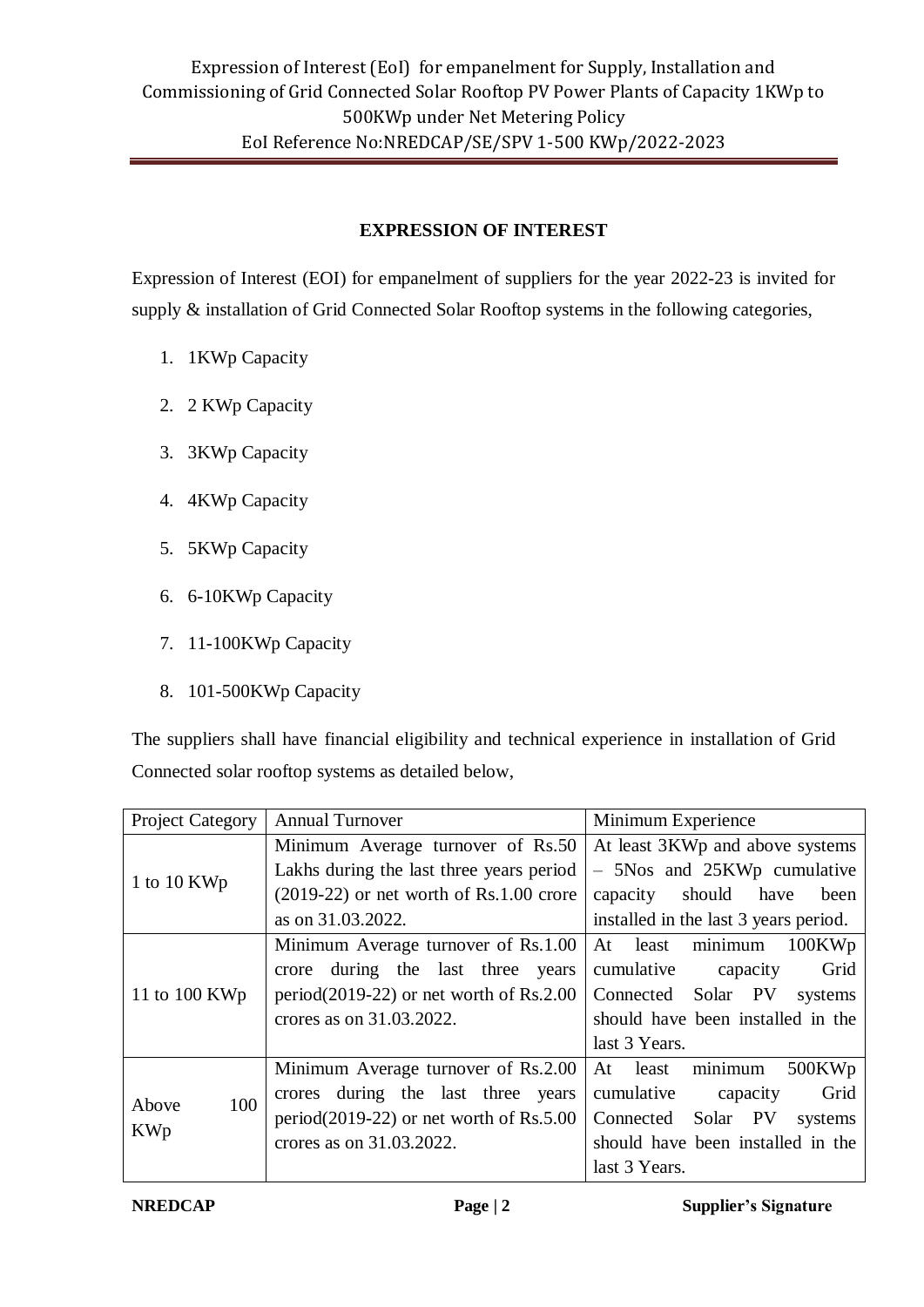The Copies of the work completion reports shall be enclosed. The suppliers shall not be black listed at any time by NREDCAP as well as any of the Govt. Nodal Agencies in the country. The Empanelled Suppliers / Manufacturers shall generate demand under market mode in association with the District Managers of NREDCAP. The District Managers of NREDCAP will generate demand with the help of Empanelled suppliers / manufacturers and submit indents to Head Office by recommending the supplier for allotment of the works. The suppliers shall submit the detail offer as per the formats enclosed to reach NREDCAP Head Office, Tadepalli, Guntur District before 23.06.2022 by 17:00Hrs. **The Non-Refundable Processing fee of Rs.25,000 +18% GST (Rs.29,500) by way of DD/BG/RTGS from any Nationalized Bank drawn in favour of NREDCAP shall be paid. Further, an Earnest Money Deposit of Rs.50,000/-(Rupees Fifty thousand only)in the form of DD/BG/RTGS from any Nationalized Bank drawn in favour of NREDCAP, which is refundable after empanelment of the suppliers**.

> **Sd/- VC & Managing Director**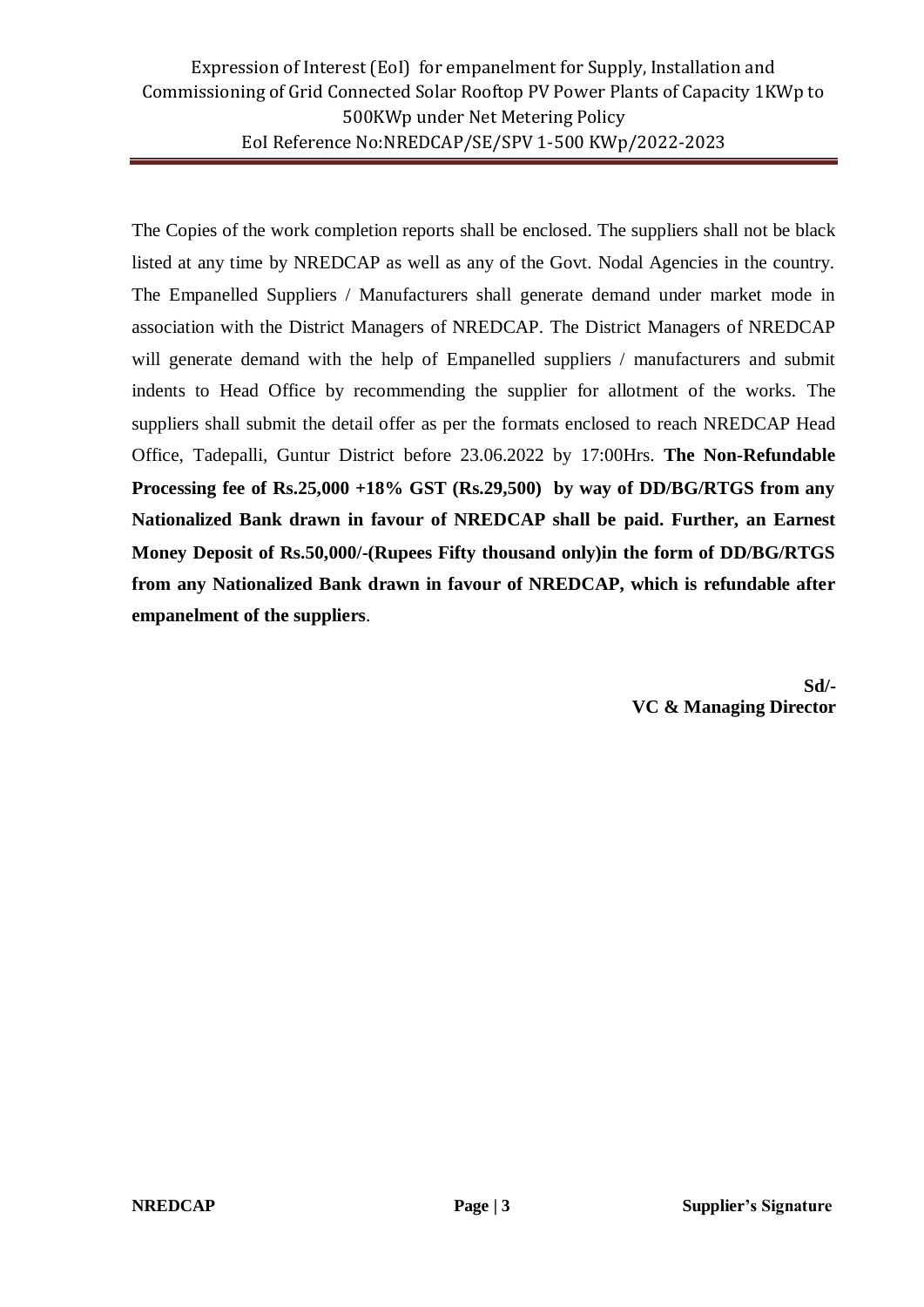### **ELIGIBILITY CONDITIONS**

The Supplier shall provide sufficient documentary evidences to satisfy the following conditions that the Supplier:

(a) Is an indigenous manufacturer of the Solar PV Systems or experienced contractor in the field of Solar PV Power Plant

(b) The supplier fulfills the terms and conditions of eligibility as an indigenous manufacturer of Solar PV Systems in accordance with the guidelines of Ministry of New and Renewable Energy, Government of India.

(c) The company should contain Andhra Pradesh GST registration during the last 3 years.

(d) Has adequate plant and manufacturing capacity available, to perform the works properly and expeditiously within the time frame specified in the EoI document.

(e) Has established quality assurance systems and organization designed to achieve high level of equipment reliability in manufacturing of the Solar Systems.

(f) Has adequate financial stability and status to meet the financial obligations Pursuant to the scope of work.

(g) In case of new entities, minimum turnover or net worth criteria shall be fulfilled. Turnover Certificate and Net worth certificate obtained from Chartered Accountants shall be attached or Audited Financial statements (Signed Profit &Loss A/c, Balance sheet) shall be attached for Turnover and Net worth Criteria

(h) The company should have done any work with NREDCAP during the last 3 years. The copies of work order should be attached.

(i) Has turnover and experience of Supply, Installation, Testing, Installation / commissioning and maintenance/after sale services in the field of Grid Connected Solar PV systems in the last 3 years as per the below criteria, and the details of the same must be submitted in the Proforma given in Technical- Bid section of EoI document:

(j) Has adequate field service setup to provide goods after sale services including necessary repair and maintenance in the state of AP.

(k) Has provided goods after sale services for the works done by him during past years.

(l) Has Valid Test Certificates of the Solar PV Power Plant as specified and required in the Technical- Bid of this EoI document.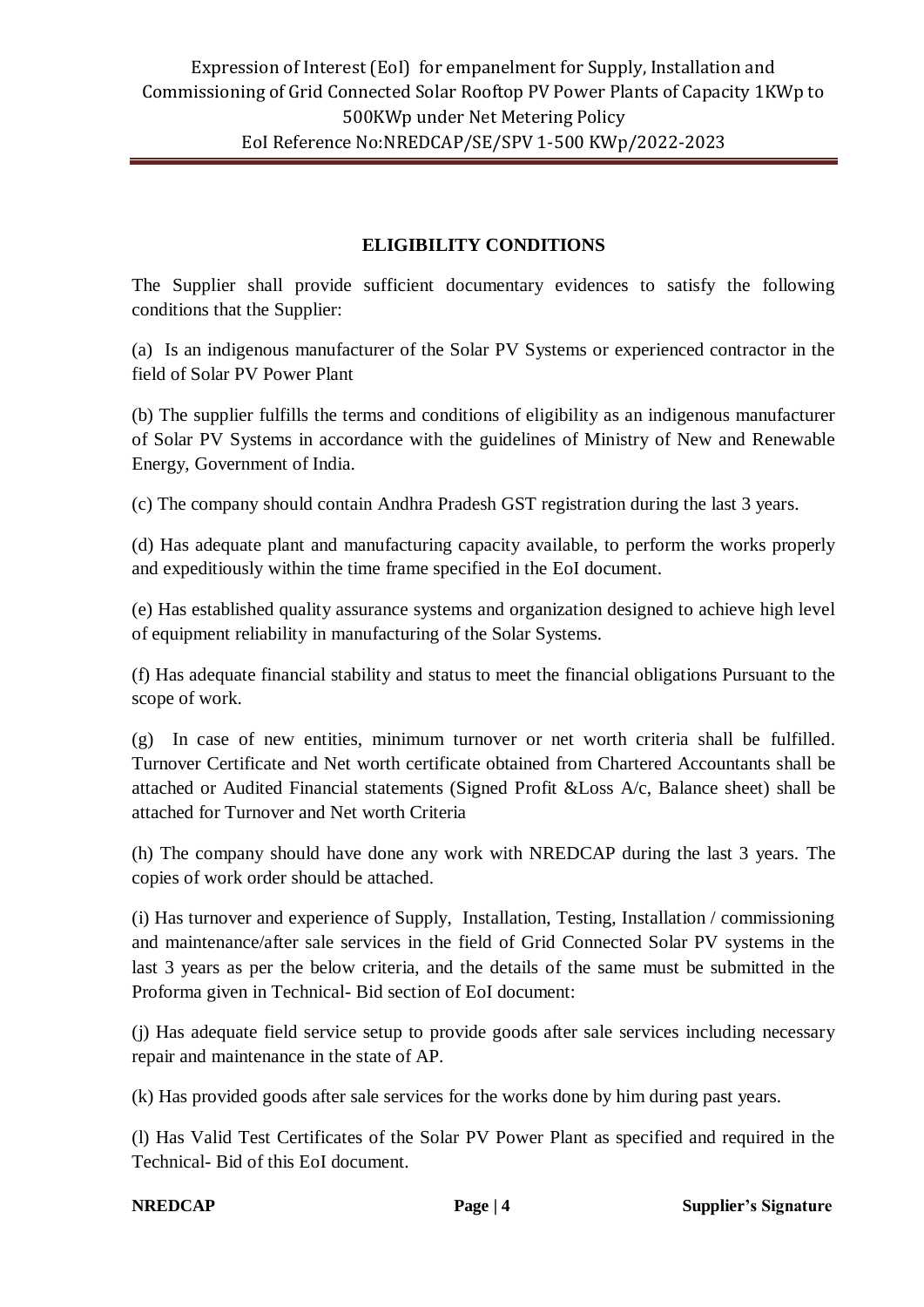(m) Solar modules shall comply with the "Guidelines for enlistment under 'Approved Models and Manufacturers of Solar Photovoltaic Modules (Requirements for Compulsory Registration) Order, 2020" issued by the MNRE vide OM No.318/378/2018-GCRT dated 21.07.2020 and amendments if any.

(n) Fulfills all requirements as per provisions under JNNSM, MNRE, GOI.

(o) The supplier shall be required to have adequate post installation localized service facilities/ centers.

(p) All the components including Power plant, software's and other components mentioned above should be quoted as a single item. No partial quotes are accepted.

(q)All the material used in Grid connected solar rooftop systems and allied equipment shall comply to the technical specifications and standards of MNRE and DISCOMs being notified from time to time.

The above stated requirements are compulsory to be fulfilled by the Supplier and NREDCAP may also ask for any additional information as may be deemed necessary in public interest.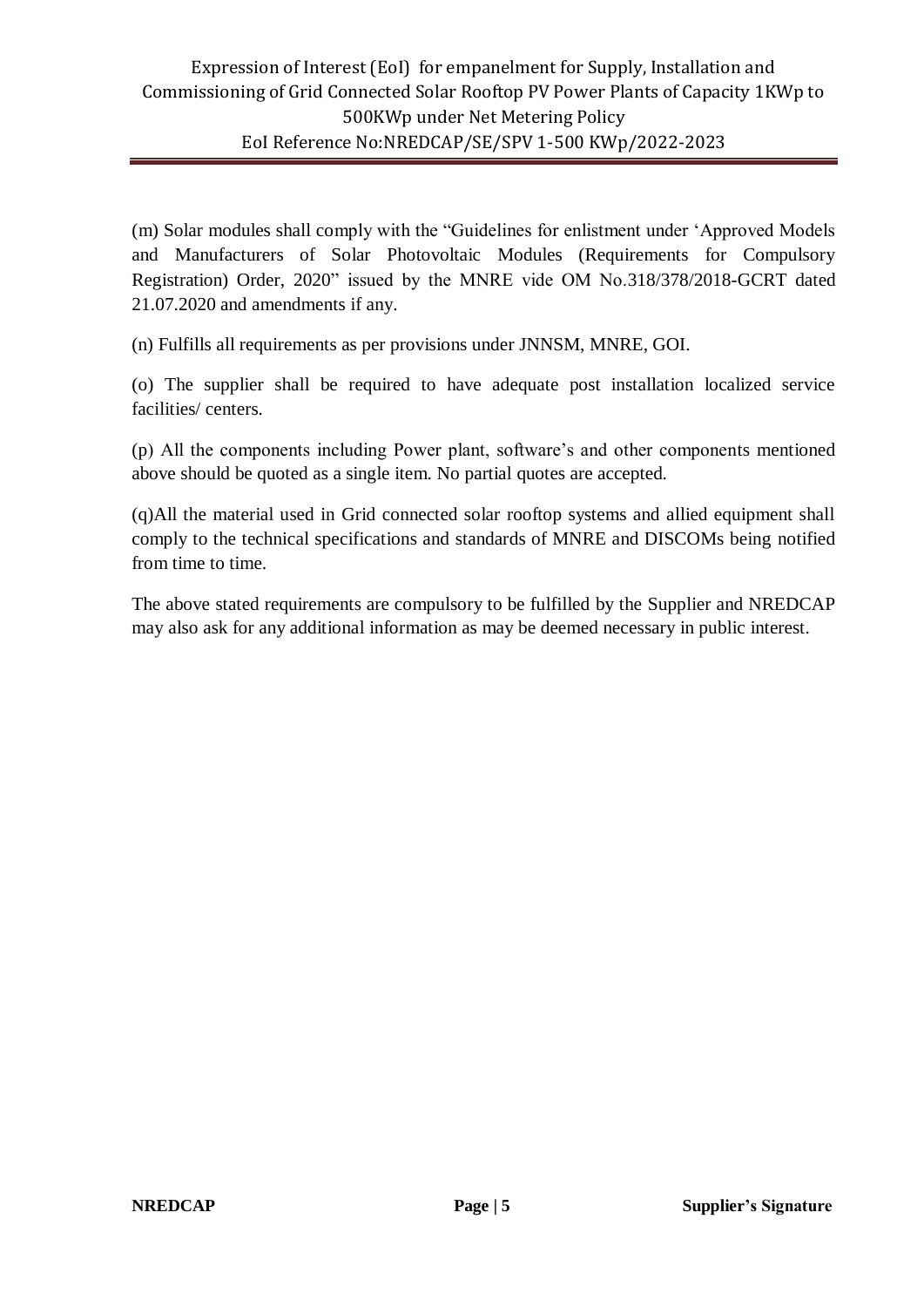#### **INFORMATION ON SUBMISSION OF EOI AND EMPANELMENT**

1. The Supplier shall submit the sealed offer indicating the financial and technical details along with EMD and processing fee in the form of DD in original, on or before the Deadline, to the address mentioned below:

#### **The VC & Managing Director, New & Renewable Energy Development Corporation of AP Ltd., 12-464/5/1, /River Oaks Apartments, CSR Kalyana Mandapam Road, Tadepalli, Guntur District, Andhra Pradesh – 522 501.**

- 2. The Supplier shall furnish documentary evidence in support of meeting Qualification Requirements set forth in this document to the satisfaction of the Authorized Representative.
- 3. The supplier shall quote lump sum price for the Solar Rooftop System/Project for each category that is quoted by the supplier. Such lump sum price including Taxes and Duties shall be the Quoted Price and the taxes shall be indicated separately.
- 4. The Technical & Financial offers shall be submitted separately in sealed cover duly subscribing "Technical Qualification" and "Financial Offer" as applicable and are put in another sealed cover duly subscribing "**Expression of Interest (EoI) for empanelment for Supply, Installation and Commissioning of Grid Connected Solar Rooftop PV Power Plants of Capacity 1KWp to 500KWp under Net Metering Policy".**
- 5. On receipt of offers, NREDCAP will verify the technical qualification of the suppliers and the financial offers of technically qualified suppliers will be opened.
- 6. The lowest quoted price in each category will be arrived and all the suppliers who have participated in the EoI shall accept the L1 Price and who have given the consent for L1 Price(s) will be considered for empanelment.
- 7. NREDCAP will notify the successful suppliers by registered Letter/Email/ Fax that he is empaneled as one of the suppliers accepted to install the solar rooftop power plants under the state net metering policy.
- 8. Before empanelment as approved supplier, an agreement shall be signed between NREDCAP and the Supplier. The denial of the Supplier who have consented to undertake the whole work shall be treated as breach of contract and NREDCAP may forfeit EMD amount submitted by him.
- 9. The short-listed supplier shall execute an agreement of empanelment in the INR 200 non-judicial stamp paper of Andhra Pradesh Jurisdiction only in the name of the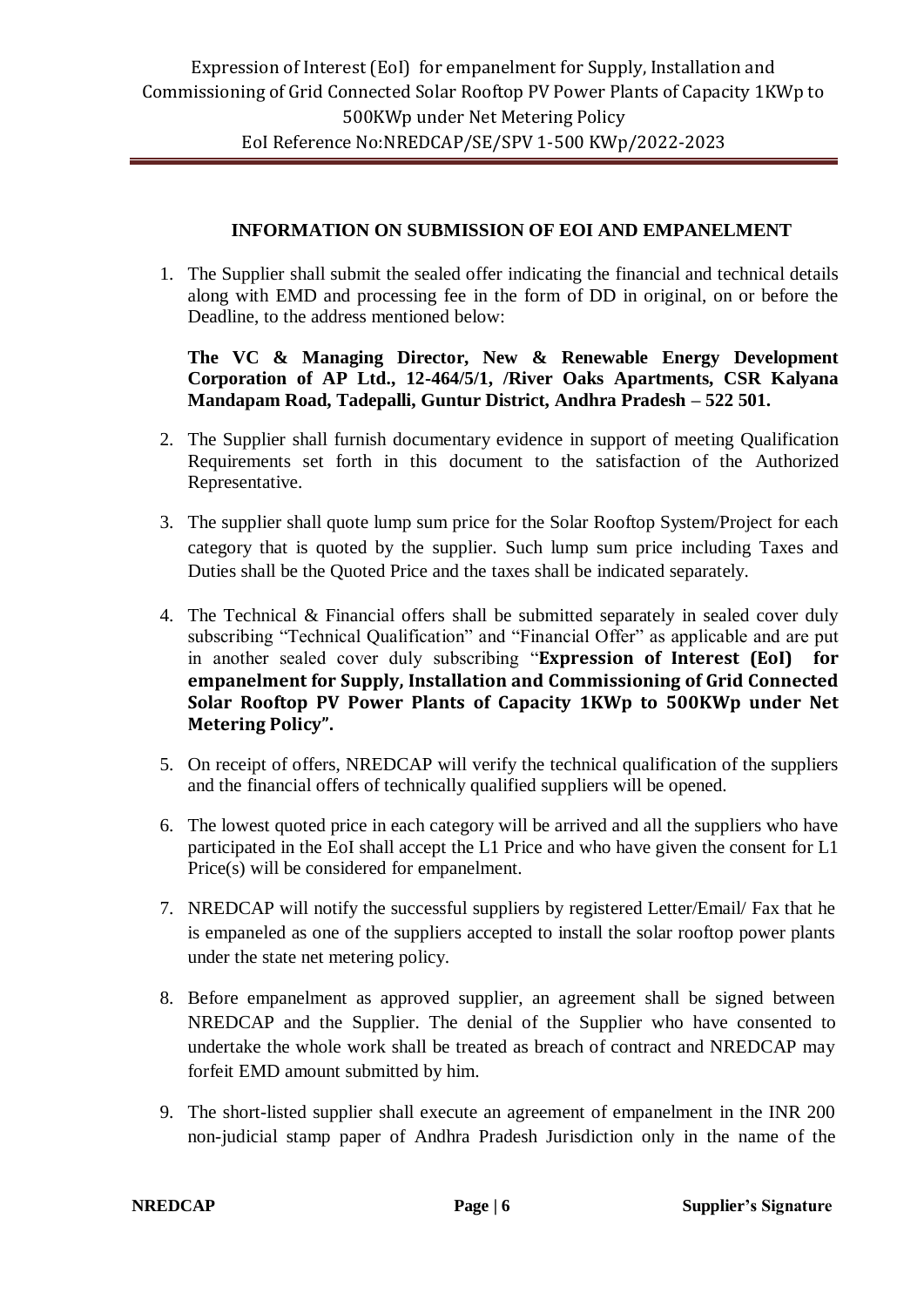supplier, within 15 days from the date of Letter of Intimation about qualification by NREDCAP. (Format is attached).

10. NREDCAP may accept or reject any or all offers without assigning any reason.

#### 11. **INSTALLATION & COMPLETION SCHEDULE**

The entire work involving Supply, Installation and Commissioning of each Grid connected Solar Rooftop power plants shall be completed within 45 days in case of 1-10 KWp capacities, 60 days in case of 11-100 KWp capacities and 90 days in case of 101-500 KWp capacities from the date of issue of work order by the end user or beneficiary or NREDCAP. If any delay from suppliers, Penal Clauses may attract as per Agreement

#### 12. **SCOPE OF WORK**

a) Scope of work covers Design, Supply, Installation, Commissioning, Synchronisation, Maintenance and Operation of Grid Connected SPV Rooftop Plant under Net Metering as per the technical specifications and standards notified by MNRE/AP DISCOMs/CEA/CEIG.

b) Wiring up to Distribution Board from the SPV Rooftop system will be in the scope of the successful Supplier(s). The maximum cable length of 50 m for every solar power plant installed shall be in the scope of the Supplier and supply of excess cable length if required shall be in the scope of purchaser.

c) Mounting Structure within the scope of this EoI is for flat RCC roofs.

d) Performance testing of the complete system.

e) On receipt of work order, shall install the system and submit the invoice in triplicate duly certified by the authorized representative of NREDCAP along with Joint Inspection Report, Net Metering Work Completion & Synchronization reports, installed system photographs, handing over certificate and the panel serial nos. has to be submitted to NREDCAP for release of cost of the system.

f) The empanelled installer shall undertake to supply spares free of cost for the maintenance of the offered items during the warranty period.

g) A leaflet containing the details of the service centres shall be provided to each user agency as well as to NREDCAP.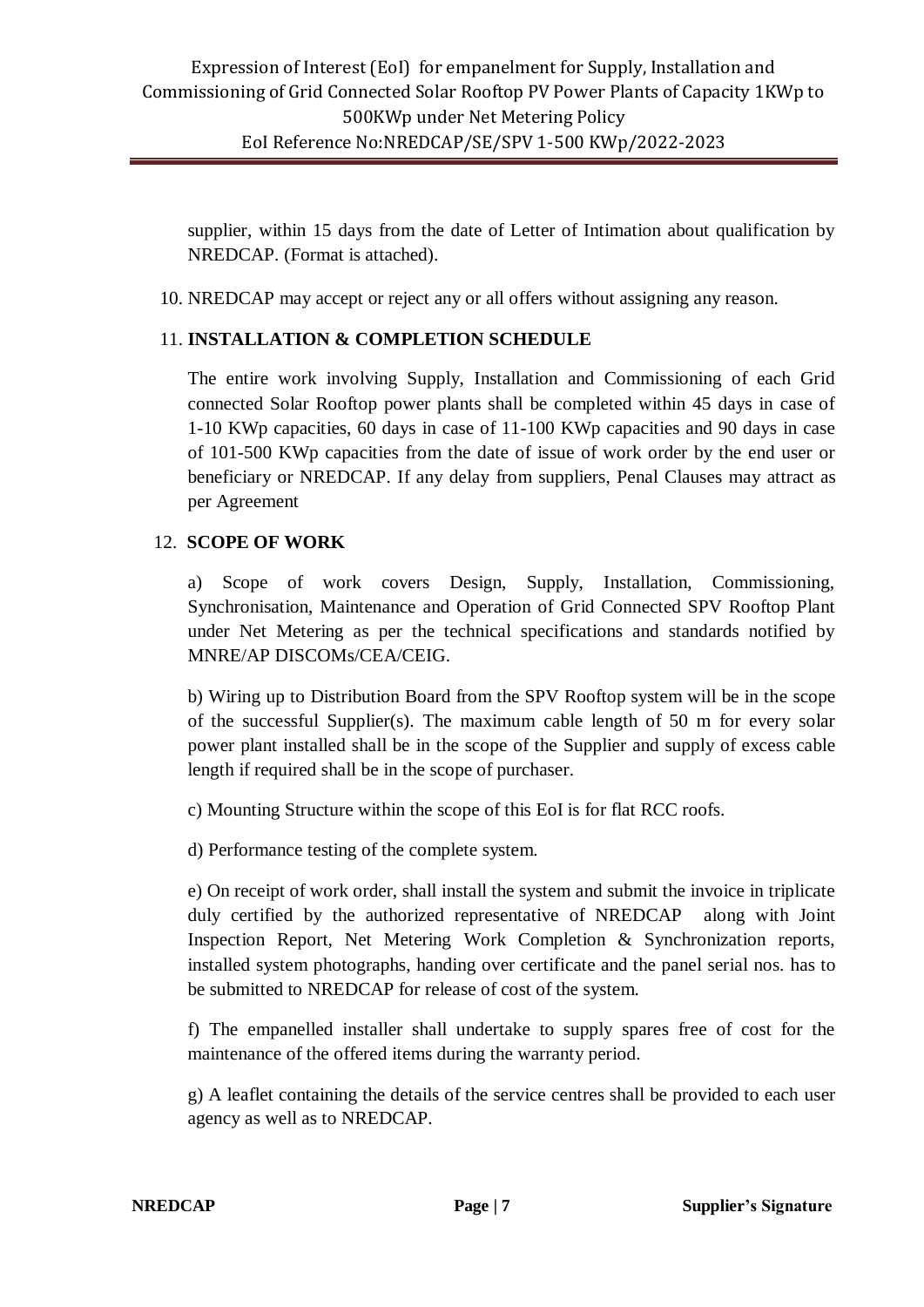h) If the operation or use of the system proves to be unsatisfactory during the warranty period, the installer shall replace the faulty ones or carry out necessary repairs as per the warranty terms and conditions.

i) The Empanelled Installer shall do necessary coordination with concerned agencies like DISCOM and CEIG, as applicable, for procuring necessary approvals on behalf of the User Agency.

#### 13. **INSPECTION BY NREDCAP**

All the SPV Rooftop systems installed will be inspected by the representative of NREDCAP within 15 days of receipt of Communication. The eligible amount will be released only for the systems installed in compliance to the technical specification of MNRE /NREDCAP /CEIG /DISCOMs. During the Inspection, if the system installed is found faulty (or) not in compliance to the technical specification, the cost for reinspection by NREDCAP after rectification/replacement shall be borne by the Supplier.

#### 14. **SERVICE CENTRES**

Empanelled Installer shall have minimum of **two service centres** in Andhra Pradesh. Additional service centres shall be opened in Andhra Pradesh in different districts based on the installations carried out by them under this empanelment mechanism.

The Installer shall visit the site at least once in a quarter, to attend routine maintenance, during the 5 years warranty period. However, in case of malfunctioning of the system, the Supplier/Supplier shall attend for rectification of defects within 5 working days from the date of lodging complaint.

#### **15. WARRANTY**

1. (a) The SPV panel shall carry a warranty of minimum 25 years.

(b) The SPV panel must be warranted for their output peak watt capacity which shall not be less than 90% at the end of 10 years and 80% at the end of 25 years.

- (c) The PCU/Solar Grid tie Inverter shall carry a warranty of minimum 5 years.
- 2. The complete SPV rooftop systems installed and commissioned shall be under a warranty against any manufacturing or usage defect for a minimum period of 5 years from the date of Commissioning. The mechanical structures, electrical works including power conditioners/inverters/maximum power point tracker units/ distribution boards/digital meters/ switchgear etc. and overall workmanship of the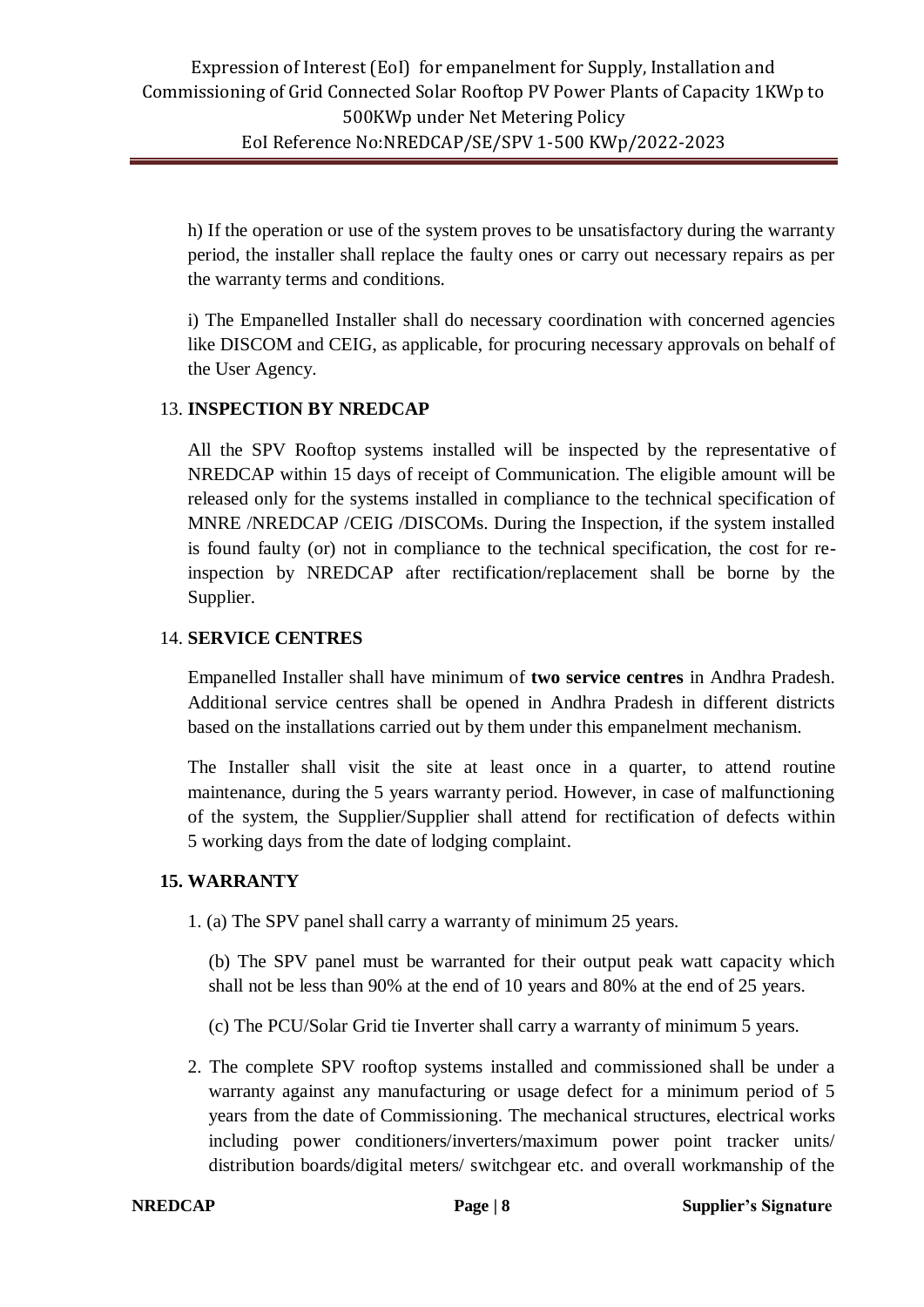SPV rooftop systems must be warranted against any manufacturing/ design/ installation defects for a minimum period of 5 years.

- 3. The warranty will be against breakages, malfunctions, non-fulfilment of guaranteed performance and breakdowns due to manufacturing defects or defects that may arise due to improper operation of electrical /electronic components of the system but do not include physical damages by the end users.
- 4. The above warranty shall take effect from the date on which the system is taken over by the purchaser after commissioning Synchronizing.
- 5. The supplier shall be liable to make good the loss by replacing the defective product during the warranty period for the entire system free of cost.
- 6. The warranty will cover all the materials and goods involved in the installation and commissioning of SPV rooftop systems by the successful Supplier.

#### **16. PAYMENT TERMS**

In case the work order is released by NREDCAP, the payment shall be made as follows,

- a. 60% of purchase order value will be released on installation of the total system. If total system has not installed with in due time, Consequences may include.
- b. 37% payment will be released after 30 days of successful Commissioning of the system including net meter and on receipt of synchronization report, performance report and one month electricity bill from user organization/district office, NREDCAP.
- c. Balance 3% of the contract value shall be released at the end of the 5 years on completion of the warranty period and on submission of satisfactory performance report from the user organization or against performance bank guarantee.
- d. The payment shall be released only on receipt of funds from respective user organizations.

#### **17. VALIDITY OF EMPANELMENT**

The validity of Empanelment and the price accepted shall be up to **30/06/2023.**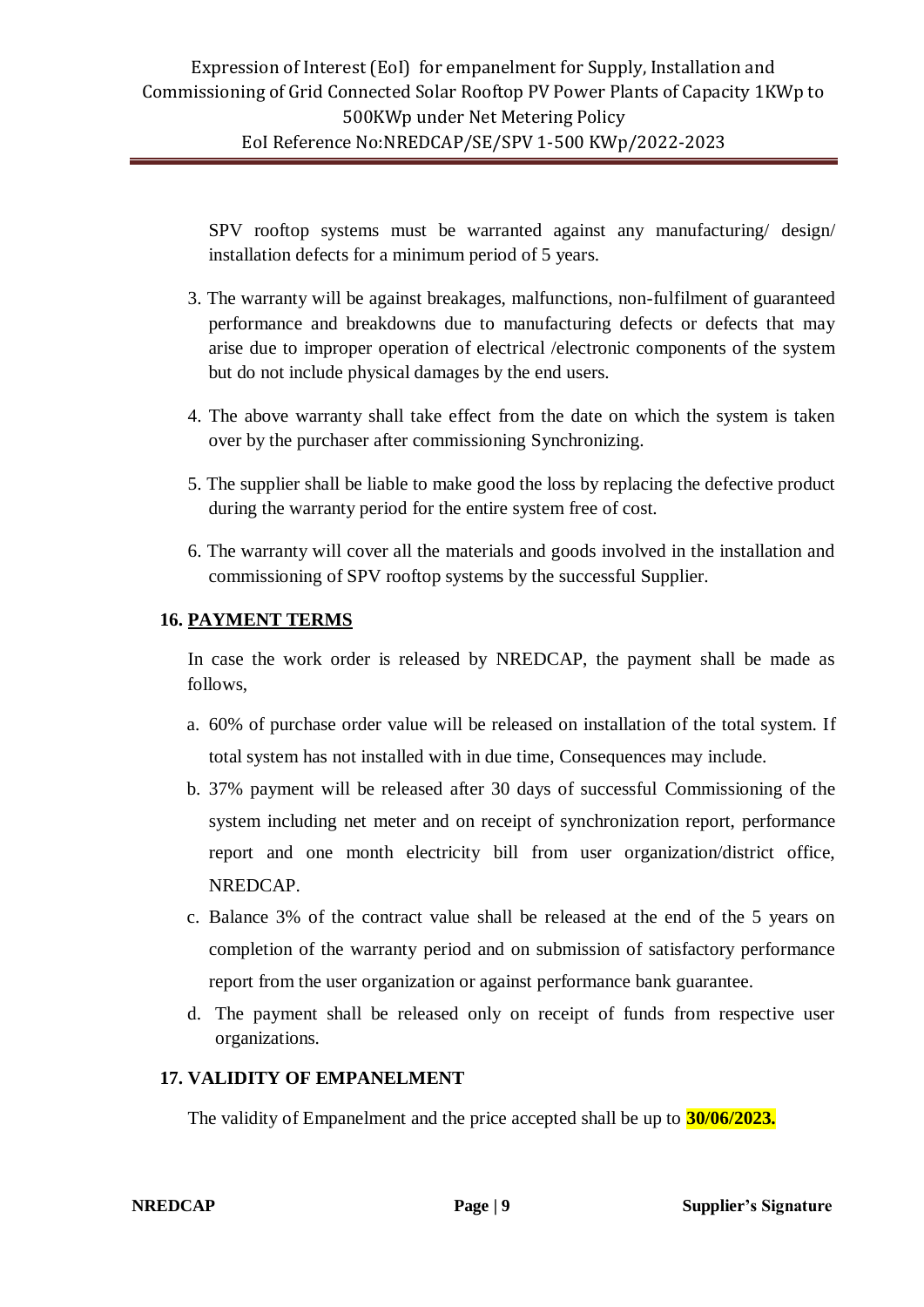#### **TECHNICAL ELIGIBILITY FORMAT**

All pages of the Technical Format shall be organised section-wise, annexed with proof documents, serially numbered and stitched/or spiral bound intact and submitted) Loose pages shall not be accepted.

#### **1. GENERAL PARTICULARS OF SUPPLIER**

| SL.            | <b>PARTICULARS</b>                                                                                                                                                                                                                     | <b>TO</b> | BE<br><b>SUPPLIER</b> | <b>FUNISHED</b> | <b>BY</b> | <b>THE</b> |
|----------------|----------------------------------------------------------------------------------------------------------------------------------------------------------------------------------------------------------------------------------------|-----------|-----------------------|-----------------|-----------|------------|
| $\mathbf{1}$   | Name of Supplier/Firm                                                                                                                                                                                                                  |           |                       |                 |           |            |
| $\overline{2}$ | <b>Postal Address</b>                                                                                                                                                                                                                  |           |                       |                 |           |            |
| 3              | E-mail address for communication                                                                                                                                                                                                       |           |                       |                 |           |            |
| $\overline{4}$ | Telephone/ Fax No.                                                                                                                                                                                                                     |           |                       |                 |           |            |
| 5              | Name, designation, address, contact number<br>and Email of the representative of the<br>Supplier to whom all references shall be<br>made.                                                                                              |           |                       |                 |           |            |
| 6              | $\sigma$ f<br>firm<br>the<br>(Individual/<br>Nature<br>Partnership/Consortium/ Pvt. Ltd /Public<br>Ltd. Co. /Public Sector, etc.)<br>Attach attested copy of Registration &<br>Partnership<br>deed/<br>Memorandum<br>of<br>Association |           |                       |                 |           |            |
| 7              | Amount and particulars of the Earnest<br>Money Deposited.                                                                                                                                                                              |           |                       |                 |           |            |
| 8              | Annual Turnover for last three years i.e<br>2019 -2022 (Attach balance sheets from CA<br>in this regard)                                                                                                                               |           |                       |                 |           |            |
| 9              | Net worth of the company as on 31.03.2022<br>(Attach CA certificate in this regard)                                                                                                                                                    |           |                       |                 |           |            |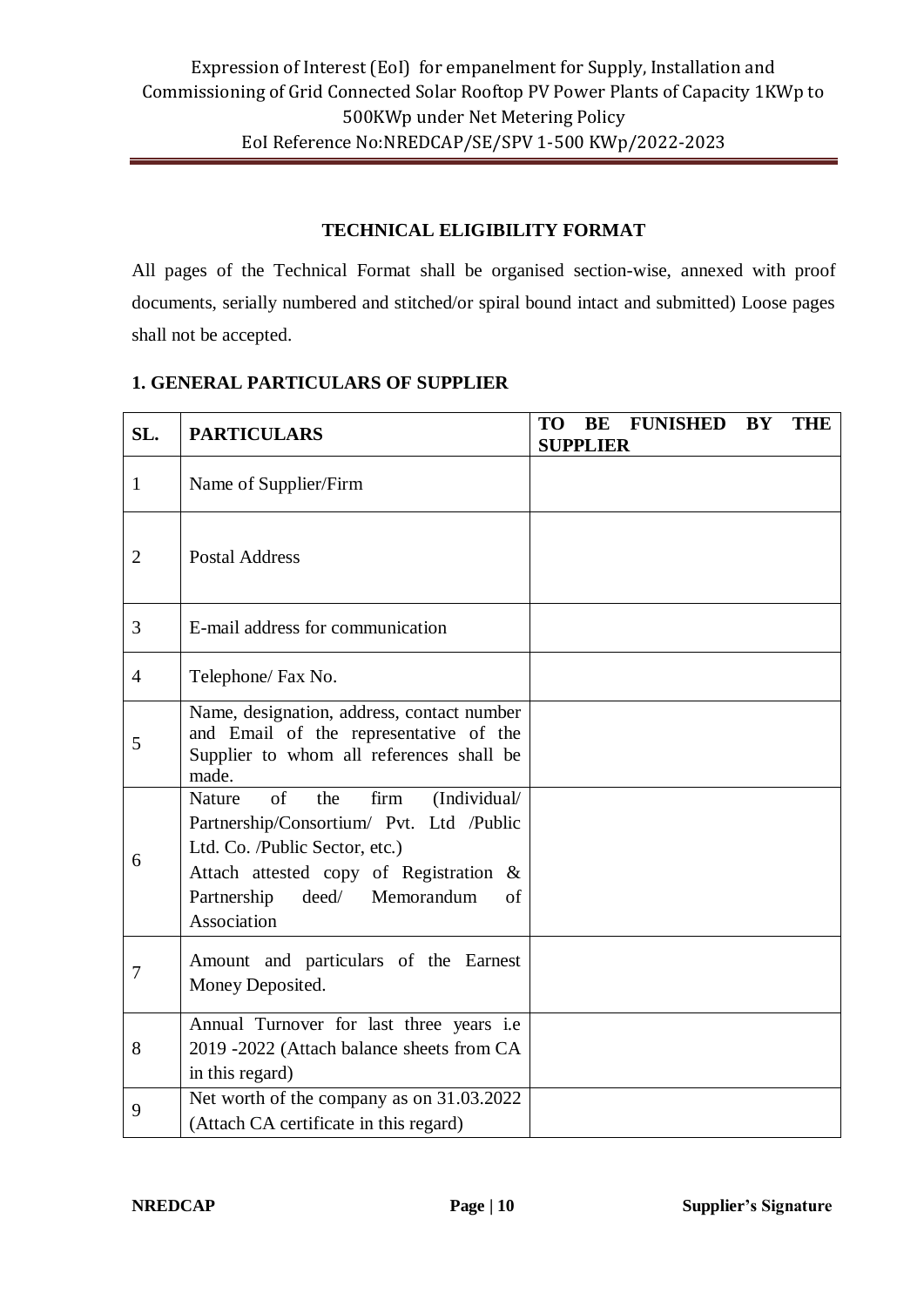| 9  | Name and address of the<br>Indian/foreign collaboration if any.                                          |  |
|----|----------------------------------------------------------------------------------------------------------|--|
| 10 | PAN <sub>NO</sub><br>(Copy of certificate to be enclosed)                                                |  |
| 11 | GST No. (copies of certificates to be<br>attached)                                                       |  |
| 12 | Has the Supplier/firm ever been debarred by<br>any institution for undertaking any work?                 |  |
| 13 | Any other information attached by the<br>Supplier (Details of Annexure / page no.<br>where its enclosed) |  |
| 14 | Does Supplier have any relative Working in<br>NREDCAP?<br>If yes state the Name and designation.         |  |

# **2. DETAILS ABOUT THE COMPONENTS TO BE USED**

| S. No | Description            | Name of Manufacturer(s) | Manufacturing<br>Plant<br>address |
|-------|------------------------|-------------------------|-----------------------------------|
|       | Solar PV Modules       |                         |                                   |
|       | Grid Tied Inverter/PCU |                         |                                   |

Enclose the Data Sheets of Solar PV Modules and Grid Tied Inverters proposed to be used

#### **3. DETAILS OF EXPERIENCE**

Please fill in information about grid connected/off grid Solar PV Systems installed in the last three years.

| Sl.<br>No | <b>Description</b>                       | FY 2019-20 | $\mid$ FY 2020-21 | $\textsf{FY } 2021-22$ |
|-----------|------------------------------------------|------------|-------------------|------------------------|
|           | Grid Connected Solar<br>PV Plants in KWp |            |                   |                        |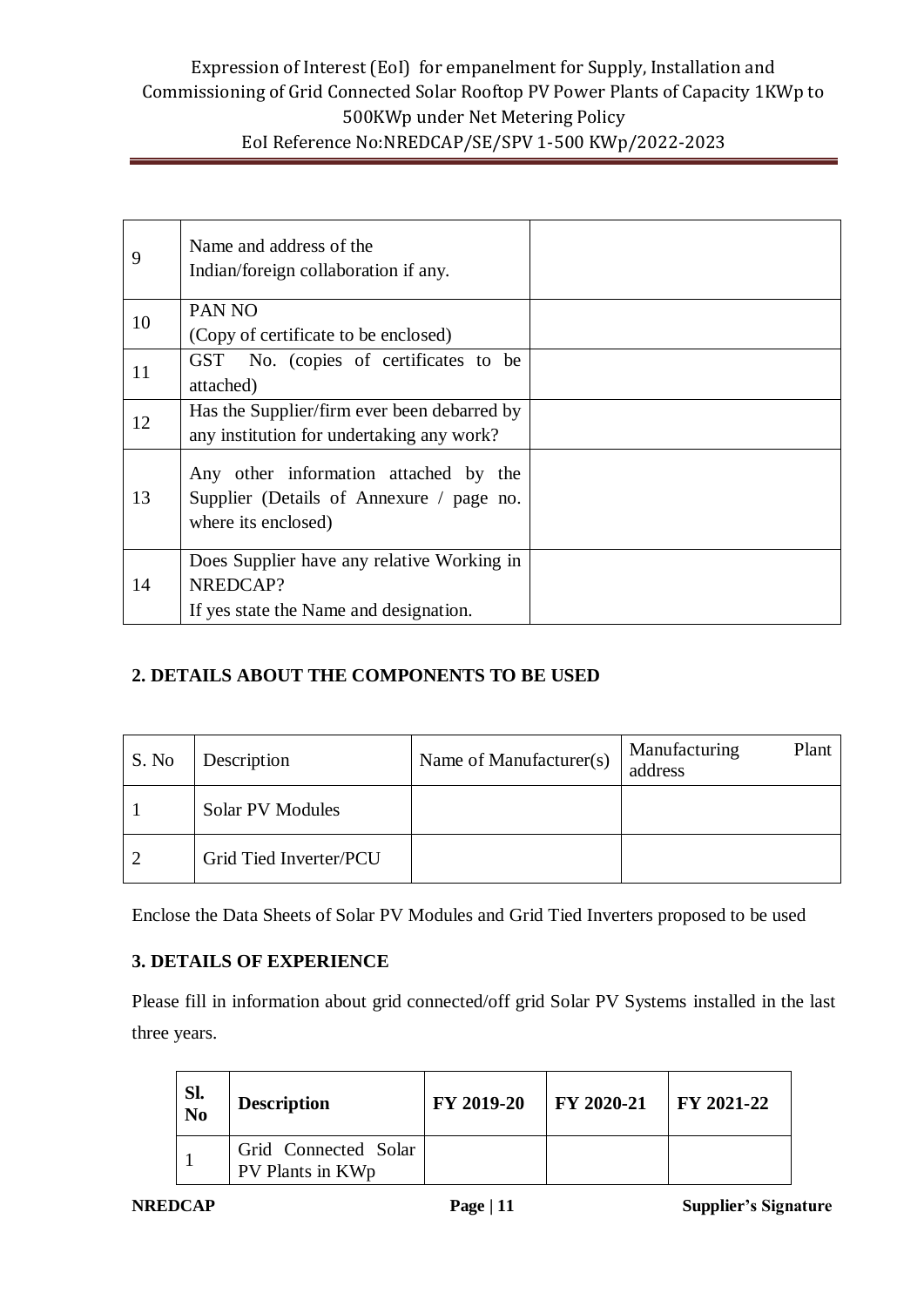#### **Mandatory Documentary Evidences to be submitted:**

- A. Work Order Copies/Tax Invoices
- B. Project Sanction Letter (either through SNA/SECI/Channel Partner)
- C. Project Completion Report/Certificate clearly showing the date of commissioning

### **4. DETAILS ABOUT THE BLACKLISTING, IF ANY**

Information on litigation history in which Supplier is involved.

1) Whether black listed/ Debarred/Suspended from execution of work.

2) Other litigations. If any including Court litigations Arbitrations etc.

| Department and<br>concerned<br>officer | Other party (ies) | Case of dispute. | Amount<br>involved. | Remarks<br>showing present<br>status. |
|----------------------------------------|-------------------|------------------|---------------------|---------------------------------------|
|                                        |                   |                  | 4                   |                                       |
|                                        |                   |                  |                     |                                       |
|                                        |                   |                  |                     |                                       |
|                                        |                   |                  |                     |                                       |

Signature of the authorised person:

Name of the authorised person:

Designation:

Name and Address of Supplier

Stamp of Supplier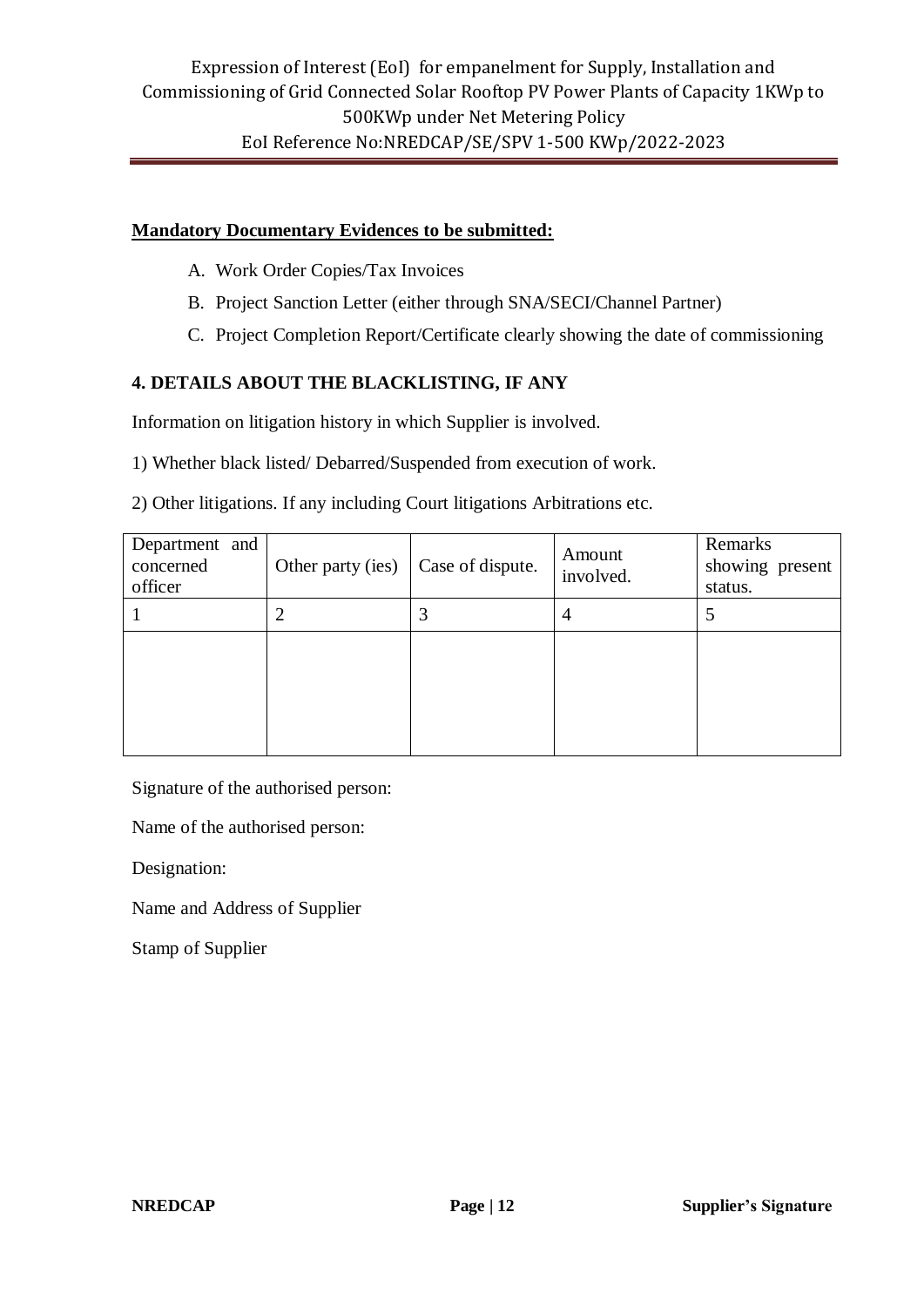#### **FINANCIAL OFFER**

The cost of SPV power plants shall include their respective components as per their respective technical specification, including bi-directional meter, cables, MCBs, switches, fuses etc., as per the site requirement and shall be a lump-sum turnkey price:

| Project<br><b>Category</b> | <b>Basic Price (in Rs</b><br>/ Wp) including<br>Transportation,<br>installation, Net<br><b>Metering and</b><br>synchronization<br>with the Grid<br>(Rs/Wp) | GST @<br>$12\%$ on<br>70% of<br>the price | GST @ 18%<br>on 30% of<br>the price | <b>Total Cost</b><br>(Rs/Wp) |
|----------------------------|------------------------------------------------------------------------------------------------------------------------------------------------------------|-------------------------------------------|-------------------------------------|------------------------------|
| 1KWp                       |                                                                                                                                                            |                                           |                                     |                              |
| 2KWp                       |                                                                                                                                                            |                                           |                                     |                              |
| 3KWp                       |                                                                                                                                                            |                                           |                                     |                              |
| 4KWp                       |                                                                                                                                                            |                                           |                                     |                              |
| 5KWp                       |                                                                                                                                                            |                                           |                                     |                              |
| 6KWp to<br>10 KWp          |                                                                                                                                                            |                                           |                                     |                              |
| 11KWp<br>to<br>100KWp      |                                                                                                                                                            |                                           |                                     |                              |
| 101KWp<br>to<br>500KWp     |                                                                                                                                                            |                                           |                                     |                              |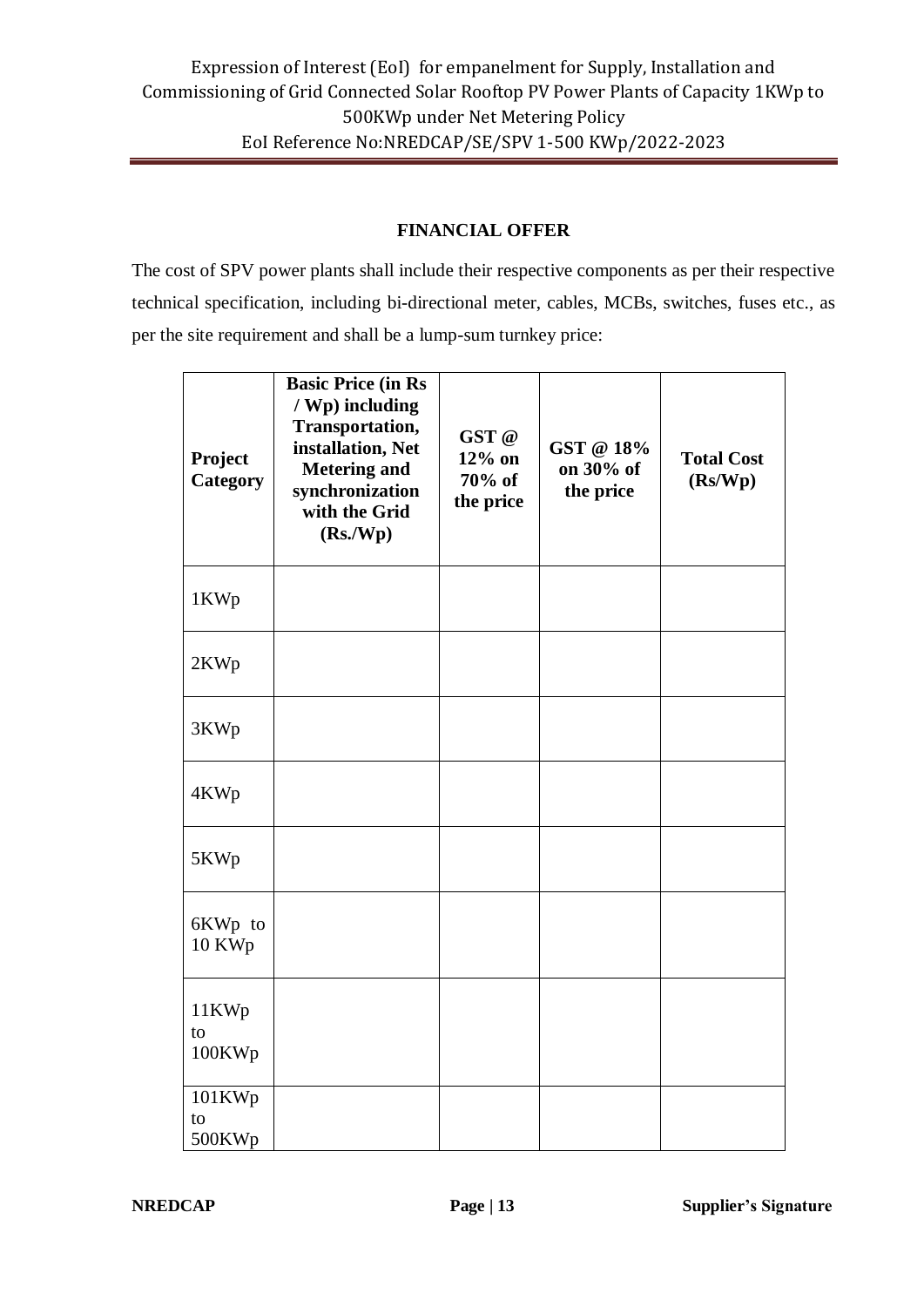Note:

- 1. The quoted price is inclusive of all taxes, duties, freight with insurance up to site, for installation and commissioning within the State of Andhra Pradesh, incl. AMC for 5yrs period after commission. (The Quoted price should be including taxes but taxes shall be separately disclosed i.e (Rate  $+$  Taxes).
- 2. The price quoted shall be in both figures and words, rounded to one decimal point. Price quoted after first decimal point, if any, shall not be considered.
- 3. In case of discrepancy in the Price quoted between Words and Figures, the lower of the two shall be considered.
- 4. The Supplier may choose one or more category of Projects to quote for based on their eligibility criteria.

Signature of the authorised person:

Name of the authorised person:

Designation:

Name and Address of Supplier and Stamp of Supplier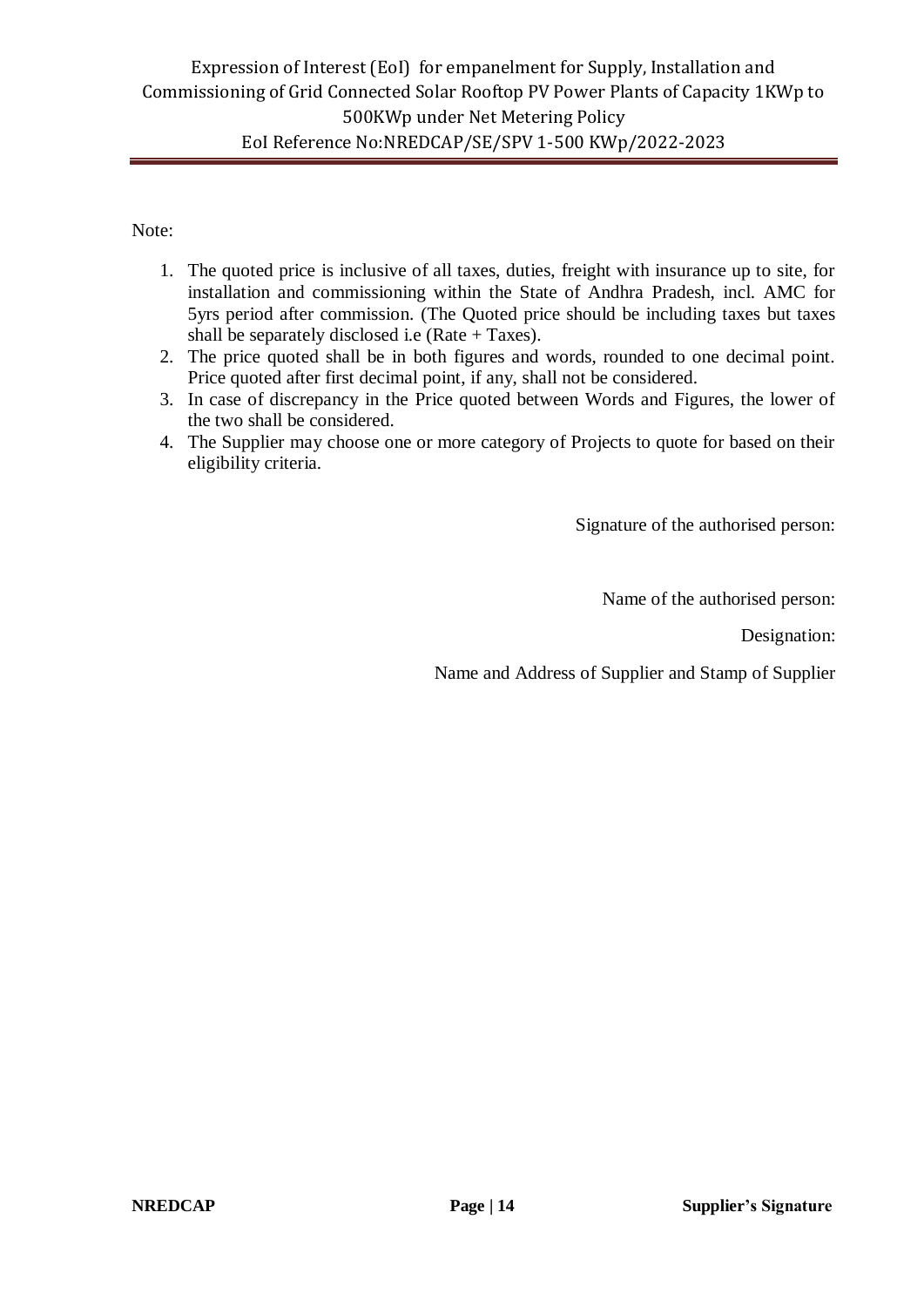#### **DECLARATION**

#### **(on Rs.100/- non-judicial stamp paper)**

I / WE ………………………………………………………………. have gone through carefully all the EoI conditions and solemnly declare that I / we will abide by any penal action such as disqualification or black listing or determination of contract or any other action deemed fit, taken by, the Department against us, if it is found that the statements, documents, certificates produced by us are false / fabricated.

I / WE hereby declare that, I / WE have not been blacklisted / debarred / Suspended / demoted in any Government Department in any State due to any reasons.

**Signature of the Supplier**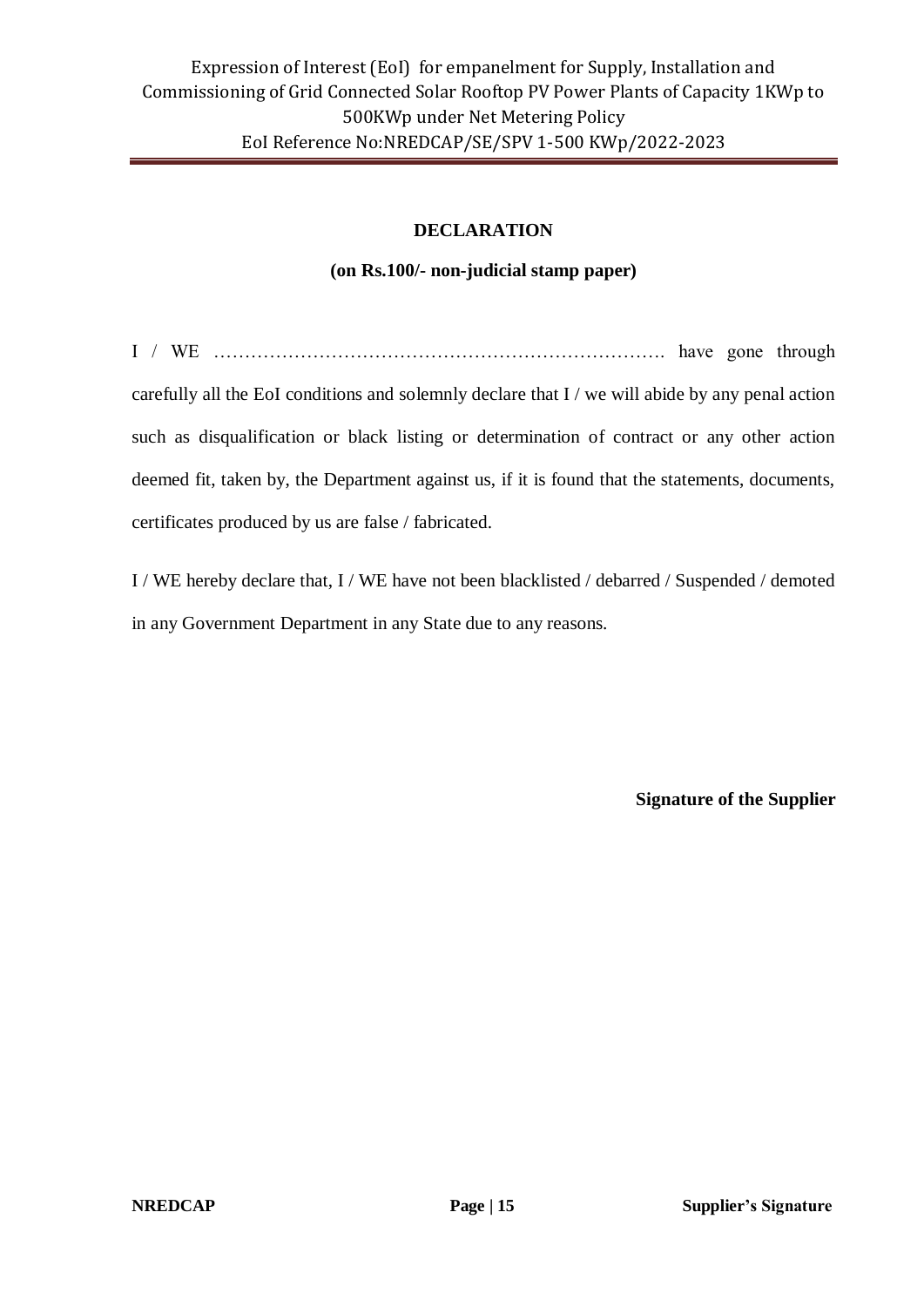# **DECLARATION BY THE SUPPLIER**

…………………………………………………………………………………………………

I/We

(Hereinafter referred to as Supplier) being desirous of EoIing for the work, under this EoI and having fully understood the nature of the work and having carefully noted all the terms and conditions, specifications etc. as mentioned in the EoI document do hereby declare that

1. The Supplier is fully aware of all the requirements of the EoI document and agrees with all provisions of the EoI document and accepts all risks, responsibilities and obligations directly or indirectly connected with the performance of the EoI.

2. The Supplier is fully aware of all the relevant information for proper execution of the proposed work, with respect to the proposed place of works/ site, its local environment, approach road and connectivity etc. and is well acquainted with actual and other prevailing working conditions, availability of required materials and labour etc. at site.

3. The Supplier is capable of executing and completing the work as required in the EoI and is financially solvent and sound to execute the EoIed work. The Supplier is sufficiently experienced and competent to perform the contract to the satisfaction of NREDCAP. The Supplier gives the assurance to execute the EoIed work as per specifications, terms and conditions of the EoI on award of work.

4. The Supplier has no collusion with other Suppliers, any employee of NREDCAP or with any other person or firm in the preparation of the EoI.

5. The Supplier has not been influenced by any statement or promises by NREDCAP or any of its employees but only by the EoI document.

6. The Supplier is familiar with all general and special laws, acts, ordinances, rules and regulations of the Municipal, District, State and Central Government that may affect the work, its performance or personnel employed therein.

7. The Supplier has never been debarred from similar type of work by any Government Undertaking /Department. (An undertaking on Non-Judicial Stamp paper worth of Rs. 100/ in this regard shall be submitted)

8. The Supplier accepts that the earnest money / security deposit may be absolutely forfeited by NREDCAP if the selected Supplier fails to sign the contract or to undertake the work within stipulated time.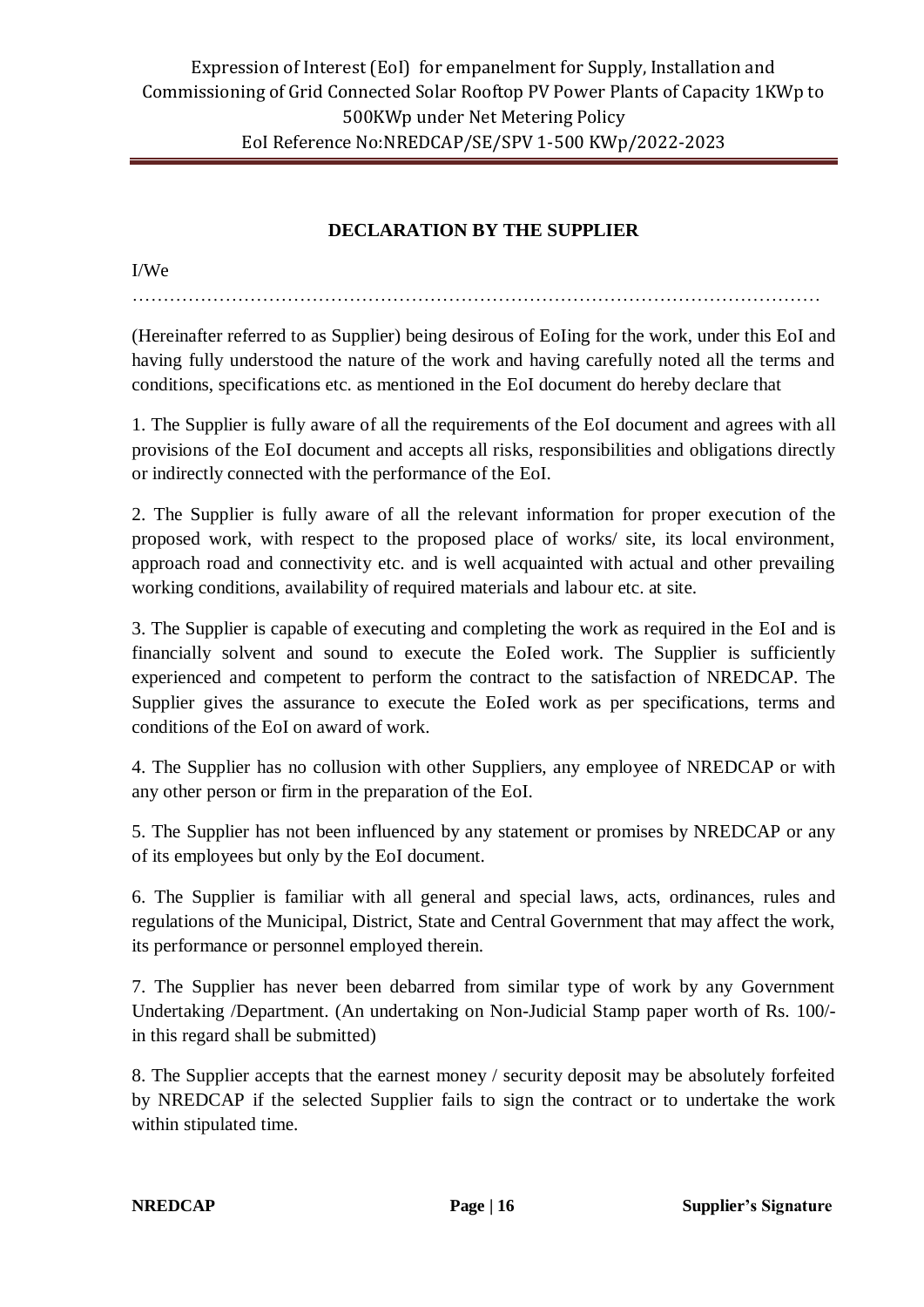9. This offer shall remain valid for acceptance for 3 (Three) months from the proposed date of opening of EoI.

10. All the information and the statements submitted with the EoI are true and correct to the best of my knowledge and belief.

**Signature of Supplier**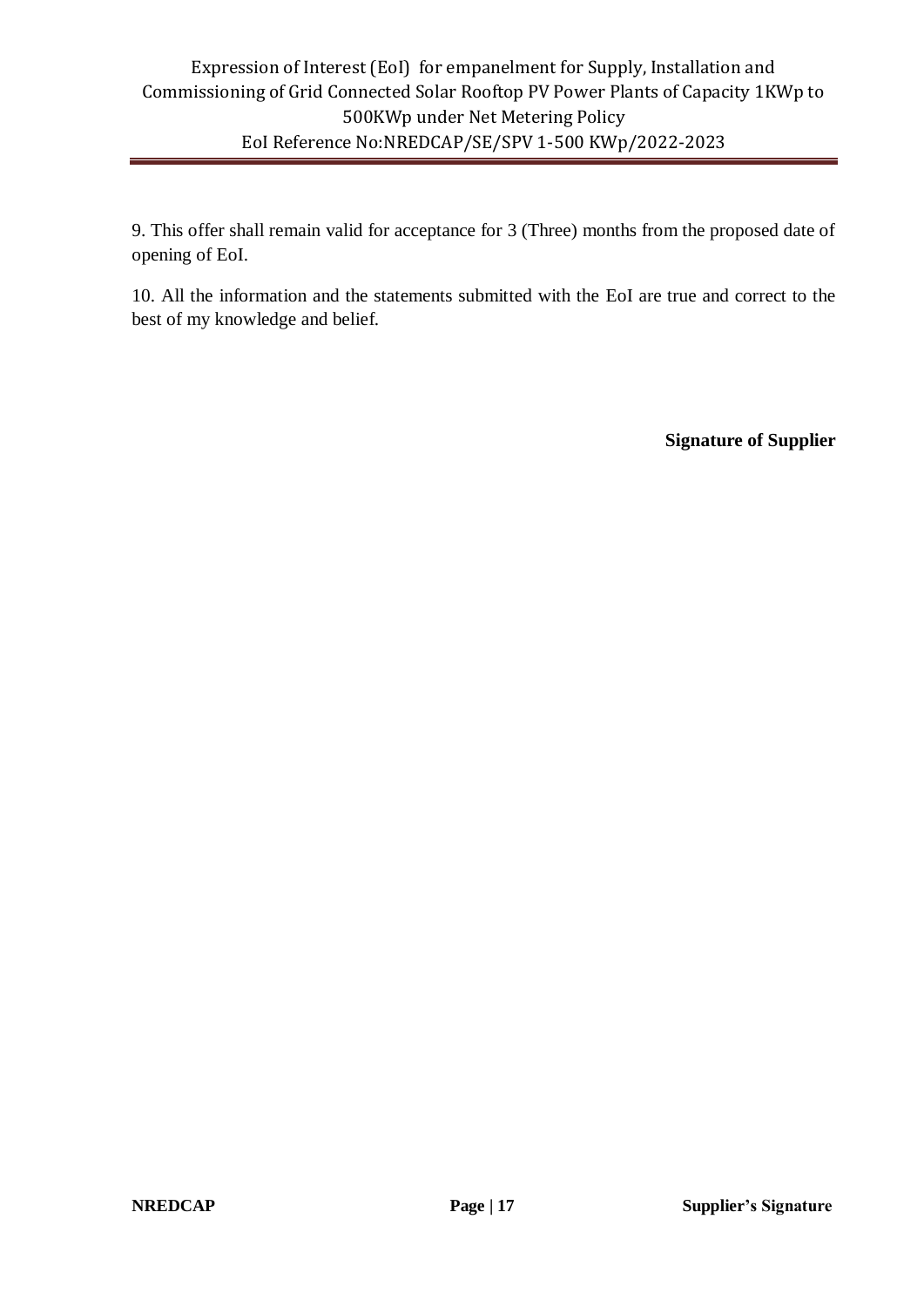#### **MODEL FORM OF AGREEMENT**

*To be executed on a Rs.200- Non-judicial Stamp paper of Andhra Pradesh jurisdiction by the Successful Supplier for Supply, Installation and Commissioning of Grid Connected Rooftop Systems* 

#### **AGREEMENT**

This Agreement is entered into at Tadepalli on the ................. day of 2022 between New & Renewable Energy Development Corporation of A.P Ltd (NREDCAP) having its Regd. Office at # 12-464/5/1, River Oaks Apartment, CSR Kalyana Mandapam Road,Tadepalli-522 501, Guntur district,. Andhra Pradesh State, India hereinafter referred to as "NREDCAP" (which term shall mean and include its successors and permitted assigns) and ................., a Company registered under .........................and having its Registered office at .............................. hereinafter referred to as the "Installer" (which term shall mean and include its successors and permitted assigns)

Whereas NREDCAP invited a EoI vide EoI Ref. No. NREDCAP/SE/ SPV 1 - 500 KWp / 42- 265/2022-23 dated: 20.06.2022 for Supply, Installation, Commissioning, Maintenance and Operation of Grid connected SPV Rooftop Systems all over the State of Andhra Pradesh.

This document on having been signed by both the parties shall constitute a binding contract between the parties and shall remain in force for a period of five years. But in the event of any breach of the Contract at any time on the part of the Installer, the contract shall be terminated by NREDCAP without compensation to the Installer. The contract may also be put to an end at any time by the NREDCAP upon giving seven days' notice to the Installer. The Installer agrees to extend warranty to the solar panels and complete system as per point 15 and as per the tender Terms & Conditions.

1. Installation & Completion Schedule

The entire work involving Supply, Installation and Commissioning of SPV Rooftop shall be completed within 30 to 90 days based on capacity of the system from the date of issue of work order by the NREDCAP.

2. Service:

Empanelled Installer shall have minimum of two service centre in Andhra Pradesh. Additional service centres shall be opened in Andhra Pradesh in different districts based on the installations carried out by them under this empanelment mechanism.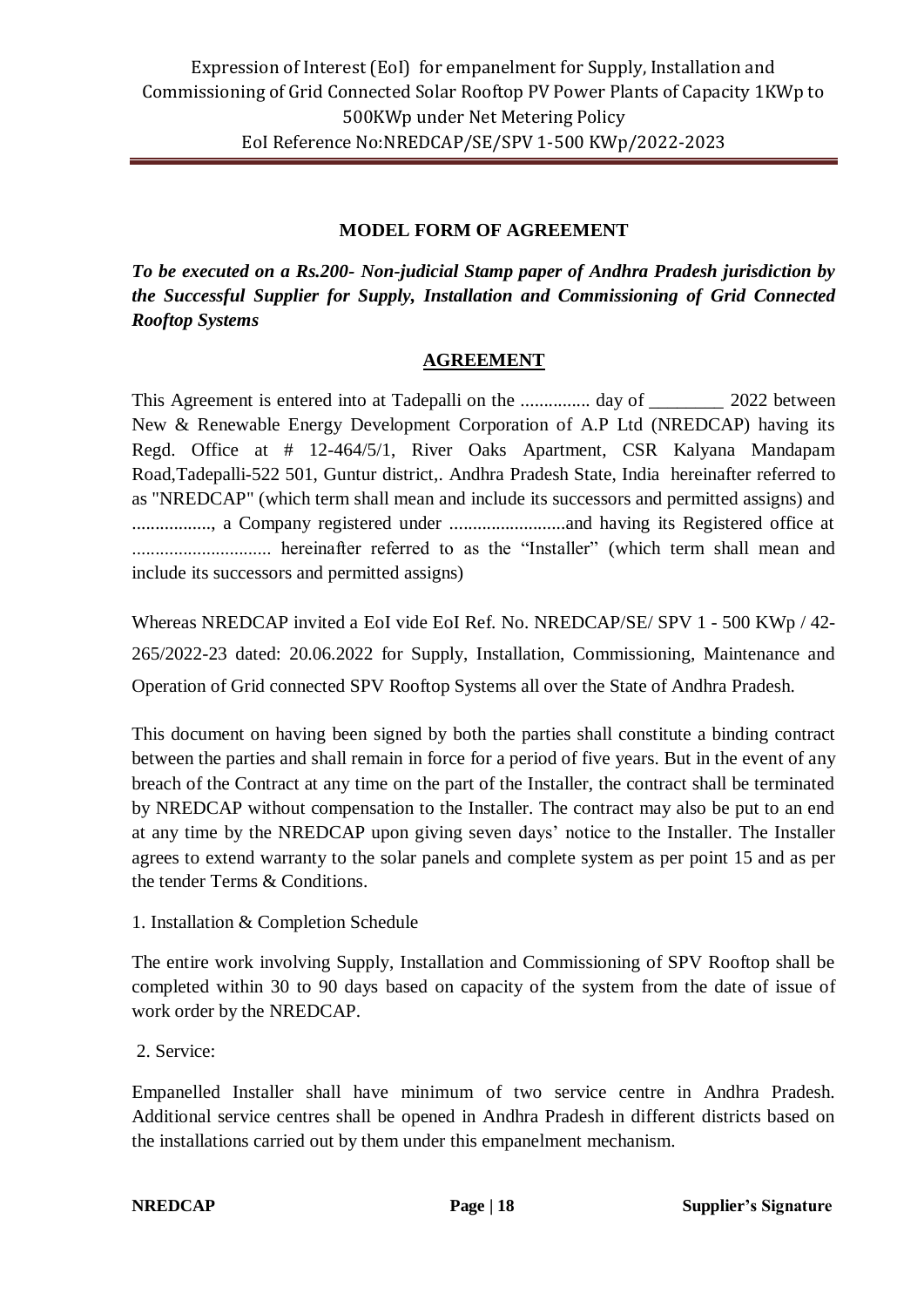The Installer shall visit the site at least once in a quarter, to attend routine maintenance, during the 5 years warranty period. However, in case of malfunctioning of the system, the Supplier/Supplier shall attend for rectification of defects within 5 working days from the date of lodging complaint.

3. Installation and Commissioning locations:

The Grid Connected Solar Rooftop Power Plants shall be installed and commissioned anywhere in Andhra Pradesh under Net Metering Scheme.

4. The validity of Empanelment and the price accepted will be for 12 months.

5. The following documents shall be deemed to form and be read and construed as part of this Contract.

- a) Technical Specifications of MNRE/AP DISCOMs/CEIG/CEA
- b) EoI Terms and Conditions
- c) Amendments if any issued by NREDCAP for the EoI document
- d) Corrigendum/Clarifications issued by NREDCAP for the EoI document
- e) Detailed final offer of the Successful Supplier

f) Correspondence made by NREDCAP to the successful Supplier from time to time during the period of the contract.

6. Waiver of any terms and conditions by NREDCAP in writing shall not have the effect of waiving or abandoning other terms and conditions of the contract.

- 7. (a) Unless otherwise provided in the Contract, any notice, request, consent or other communication given or required to be given hereunder shall be given by mailing the same by registered mail, postage prepaid to NREDCAP at its registered office.
	- (b) Any notice to the Installer shall be deemed to be sufficiently served, if given or left in writing at their usual or last known place of abode or business In case of failure by the Installer to commission the Solar Rooftop systems within the period specified as per the schedule or in case of installations made by them, not being of the stipulated quality and specifications, NREDCAP shall have the power to reject any such installations.

8. NREDCAP is no way responsible for any dispute arising between the Installer & Consumer.